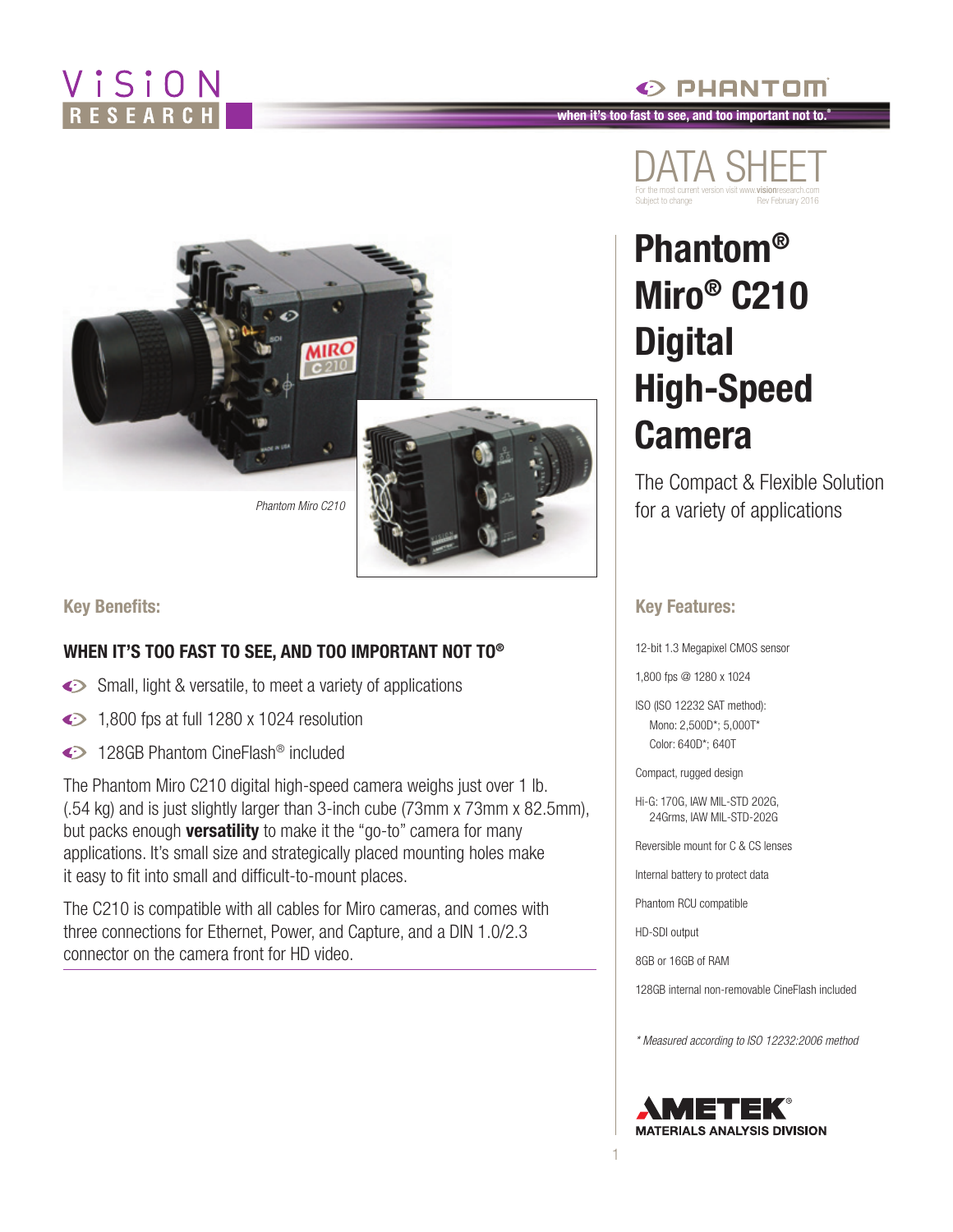#### **DATA SHEET**

#### $\odot$  PHANTOM

#### **when it's too fast to see, and too important not to.®**

#### **Miro® C 210**

#### **Standard Phantom Image Tools make you a Pro!**

Use simple Image Tools in PCC to bring out the details and enhance your Cine's image quality. Adjustments apply to the metadata, leaving the original Cine file unaffected. PCC has a whole suite of tools, including:

- Gain, Gamma, Brightness, Toe and Saturation
- White Balance
- Color and Tone adjustments
- Grid and Cross overlays
- Image rotation and flipping

Once the Cine is adjusted, convert it to a variety of formats to share, including Quicktime and AVI.

#### **Specifications**

The Miro C210 is based on a 1.3 Mpx sensor with 2.3 Gpx throughput. This provides up to 1,800 frames-per-second (fps) at the maximum resolution of 1280 x 1024, and higher frame rates at lower resolutions, with very low noise to capture critical details. The minimum frame rate at all resolutions is 100 fps. This camera uses a 12-bit pixel depth, CMOS sensor, with 5.6 μm pixel size.

It is available in either Color or Monochrome and **makes the most out of available light**, with light sensitivity ISO ratings measured according to ISO 12232:2006 method:

|            | D (Daylight) | <b>T</b> (Tungsten) |
|------------|--------------|---------------------|
| Monochrome | 2500         | 5000                |
| Color      | 640          | 640                 |

**Ideal for microscopy applications**, the C210 has a 1/2" image sensor format. Its dense, small pixel design provides a high level of detail and maximizes images captured through C and CS lenses. The C210 comes standard with a 1" C-mount, and can take advantage of a large selection of C and CS lenses.

The camera is available with either 8GB or 16GB of RAM that can be segmented up to 63 times to make shorter recordings back-to-back without missing any action. 16GB of RAM gives over 4 seconds of record time at maximum speed and resolution. The cameras come equipped with an internal, non-removable 128GB **Phantom CineFlash®** for nonvolatile memory. 8GB of data can download into the CineFlash in less than 1.5 minutes, maximizing camera "up" time. Data is downloaded to a PC via Gb Ethernet.

Ready for demanding environments, the C210 is rugged enough to withstand shocks of 170G and vibration of 24 grms, and has an internal battery to protect critical data as it saves to the CineFlash in the event of AC power loss.

#### **Research Enhancing Features**

The Miro C210 accepts **all standard signals**, including Trigger, FSYNC, IRIG in, IRIG out, Ready, Strobe, Event and Memgate, **to support any experiment**. It also has many features to enhance analysis and research efforts, including:

**• Seamless Cine Switching:** Some applications require multiple back-toback cines into segmented memory, and cannot afford to lose a single frame of critical data when switching from one cine to the next cine. Depending on trigger positions, the C210 accomplishes this feat as an automatic feature.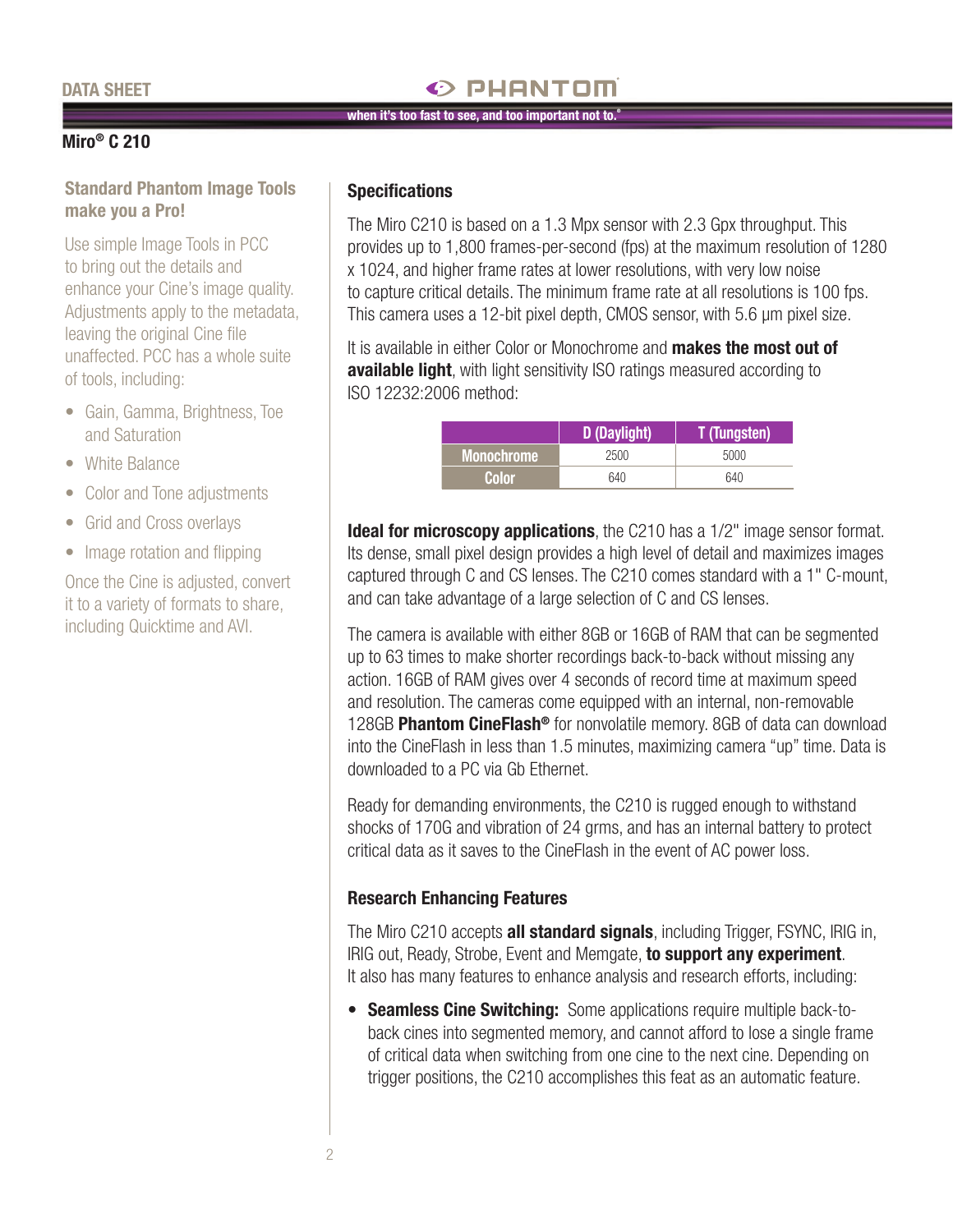- **• Image-Based Auto-Trigger:** Trigger the camera (or even a number of connected cameras) from motion detected within the live image. This makes it easier to catch events that are not predictable and may occur infrequently.
- **• Continuous Recording:** For events that happen rarely or unpredictably, continuous recording mode is ready. It automatically saves a cine to a connected PC immediately after it is recorded, then re-arms the camera and waits for the next cine. A recording can be triggered manually, from an event detection system, or even by our Image-Based Auto-Trigger. The number of recordings is limited only by the amount of available disk storage.

#### **Motion Analysis Capability**

The Miro C210 uses Phantom Camera Control (PCC) software, and takes advantage of the **comprehensive Motion Analysis features** built into the software. PCC can perform timing, position, distance, velocity, angle and angular speed measurements, and track multiple points or objects to compute and graph their XY-coordinates, speed, or acceleration. The software has several proven edge detection algorithms and image processing tools to enhance motion analysis.

PCC also provides a Collect Point (tracking) tool to compute the position, speed, acceleration, and/or generate motion graphs of a point (or object) or multiple points (up to 99), with respect to the image plane, over time.



| <b>Maximum Frame Rates</b> |            |  |
|----------------------------|------------|--|
| <b>Resolution</b>          | <b>FPS</b> |  |
| 1280 x 1024                | 1,800      |  |
| 1280 x 720                 | 2,540      |  |
| 768 x 768                  | 2,385      |  |
| 640 x 480                  | 3,760      |  |
| 512 x 512                  | 3.530      |  |
| 384 x 288                  | 6,100      |  |
| 256 x 256                  | 6,810      |  |
| 128 x 128                  | 12,700     |  |
| 64 x 8                     | 67,140     |  |